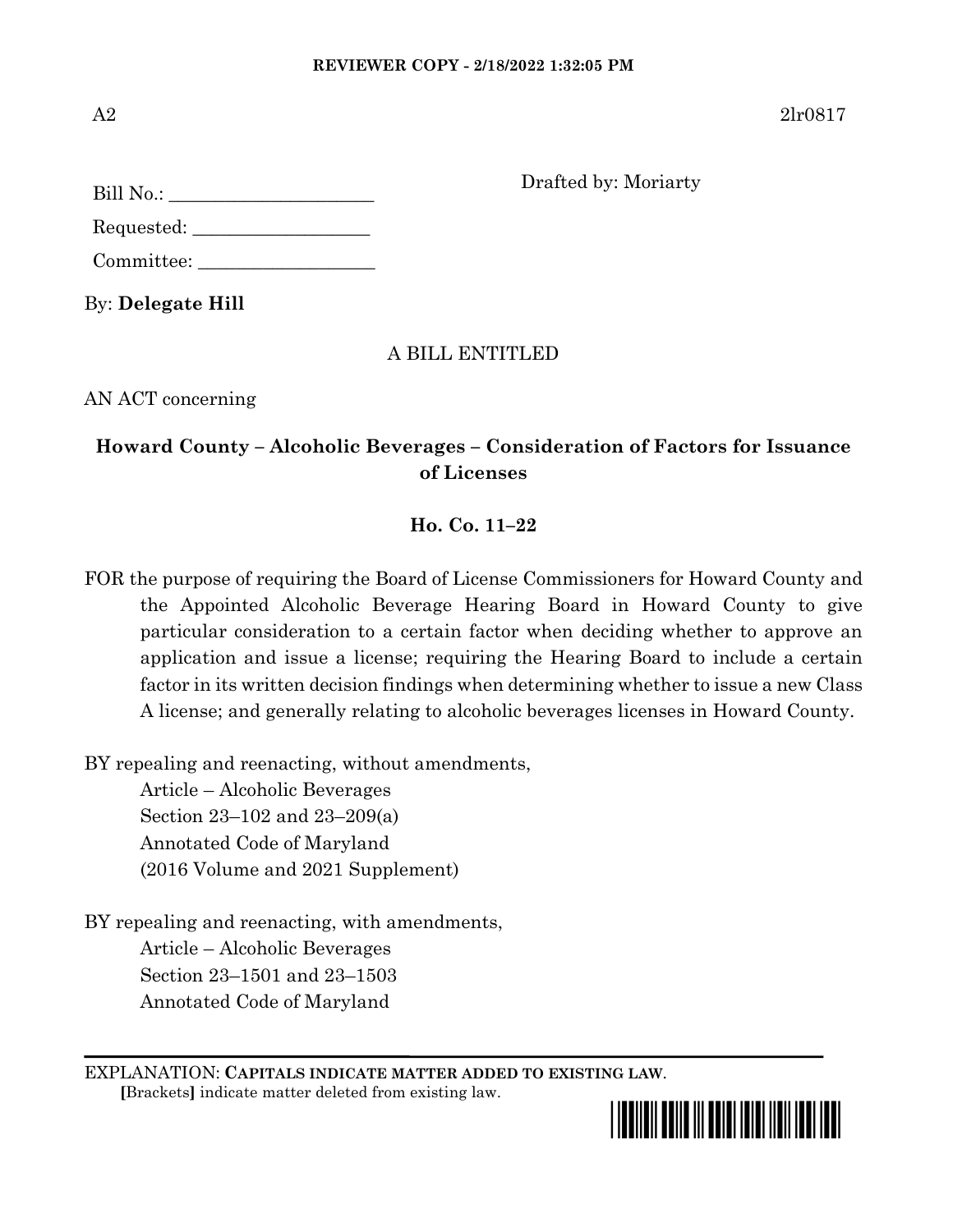(2016 Volume and 2021 Supplement)

BY adding to

Article – Alcoholic Beverages Section 23–1509 Annotated Code of Maryland (2016 Volume and 2021 Supplement)

SECTION 1. BE IT ENACTED BY THE GENERAL ASSEMBLY OF MARYLAND, That the Laws of Maryland read as follows:

### **Article – Alcoholic Beverages**

23–102.

This title applies only in Howard County.

23–209.

(a) The Board of License Commissioners or the Hearing Board may issue licenses.

23–1501.

(a) The following sections of Title 4, Subtitle 2 ("Issuance or Denial of Local Licenses") of Division I of this article apply in the county without exception or variation:

- (1) § 4–205 ("Chain store, supermarket, or discount house");
- (2) § 4–206 ("Limitations on retail sales floor space");
- (3)  $\S 4-207$  ("Licenses issued to minors");
- (4) § 4–209 ("Hearing");
- (5) **[**§ 4–210 ("Approval or denial of license application");
- (6)**]** § 4–211 ("License forms; effective date; expiration"); and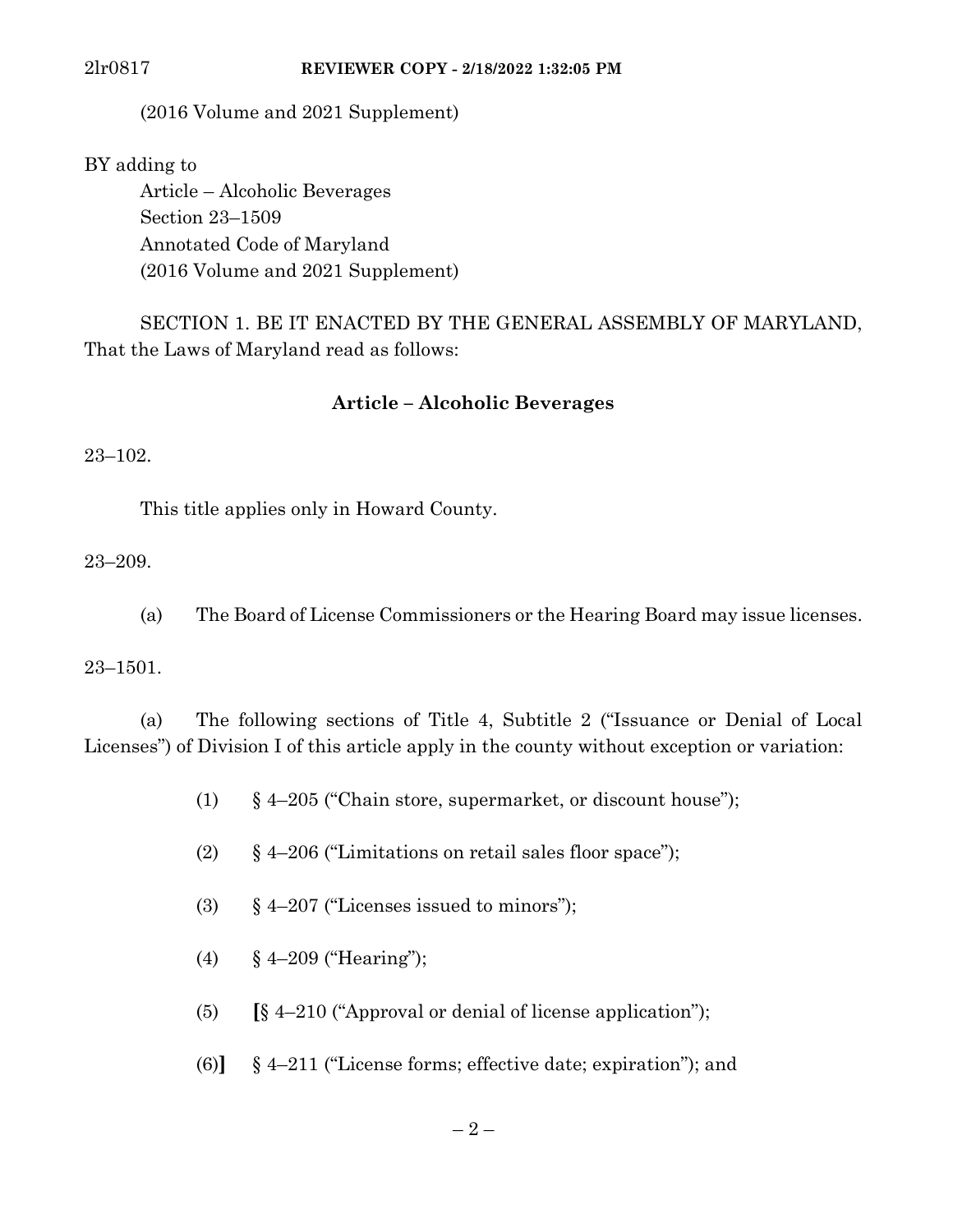$\lbrack (7) \rbrack$  **(6)** § 4–213 ("Replacement licenses").

(b) Section 4–214 ("Waiting periods after denial of license applications") of Division I of this article does not apply in the county and is superseded by § 23–1507 of this subtitle.

(c) The following sections of Title 4, Subtitle 2 ("Issuance or Denial of Local Licenses") of Division I of this article apply in the county:

(1) § 4–202 ("Authority of local licensing boards"), subject to § 23–1502 of this subtitle;

(2) § 4–203 ("Prohibition against issuing multiple licenses to individual or for use of entity"), subject to  $\S$  23–1504 of this subtitle;

(3) § 4–204 ("Prohibition against issuing multiple licenses for same premises"), subject to Subtitle 13, Part III and Subtitle 16, Part II of this title;

(4) § 4–208 ("Notice of license application required"), subject to  $\S$  23–1505 of this subtitle; **[**and**]**

**(5) § 4–210 ("APPROVAL OR DENIAL OF LICENSE APPLICATION"), SUBJECT TO § 23–1509 OF THIS SUBTITLE; AND**

 $\lbrack (5) \rbrack$  **(6)** § 4–212 ("License not property"), in addition to § 23–1506 of this subtitle.

23–1503.

In determining whether to approve an application for any new Class A license, the Hearing Board shall include in its written decision findings as to**:**

**(1)** each of the factors set forth under § 4–210(a) of this article**; AND**

**(2) THE CONSIDERATION OF THE AVOIDANCE OF THE OVER– CONCENTRATION OF LICENSES IN NEIGHBORHOODS, PARTICULARLY NEIGHBORHOODS OF POVERTY, AS REQUIRED UNDER § 23–1509 OF THIS SUBTITLE**.